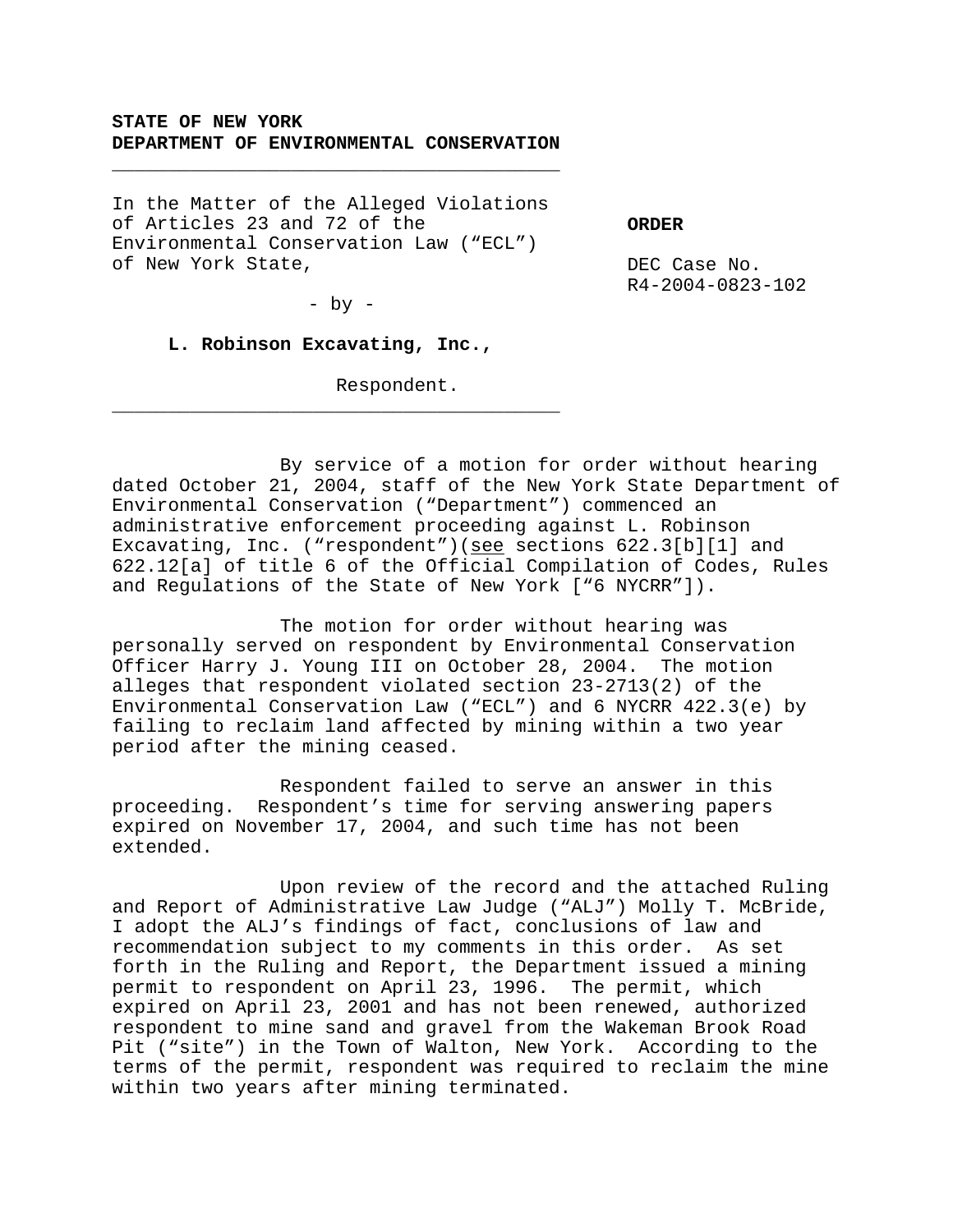An inspection of the Wakeman Brook Road Pit on May 5, 2003 by Department staff revealed that the mined area had not been reclaimed. A subsequent inspection by Department staff on August 10, 2004 indicated that the mined area had still not been reclaimed.

ECL 71-1307 provides that any person who violates any provision of ECL article 23 shall be liable for a civil penalty not to exceed five thousand dollars and an additional penalty of one thousand dollars for each day during which such violation continues.

ECL  $72-1003(1)$  and 6 NYCRR  $421.2(b)(1)$  require the payment of an annual fee of \$400.00 to be submitted by all persons "required to obtain a permit or approval or subject to regulation under this title." Such fees are due and payable for each year until reclamation has been completed and approved by the Department. A regulatory fee of \$400.00, which was due from respondent on September 1, 2004, has not been paid.

In its motion, Department staff requested a civil penalty of five thousand dollars (\$5,000), payment of the outstanding regulatory fee of \$400.00, the reclamation of the mine, cleanup of trees, stumps and other stockpiled materials within the life of mine, and the lining of drainage features with geotextile and rip-rap. Based on the record of this proceeding, the civil penalty and other measures requested by Department staff are appropriate.

On April 8, 2005, the Department was notified that respondent filed a petition for bankruptcy in the United States Bankruptcy Court for the Northern District of New York. Section 362(b)(4) of title 11 of the United States Code ("USC") provides an exception to the automatic stay provision for the commencement or continuation of an action or proceeding of a governmental unit to enforce its police or regulatory powers (see also Matter of Oil Co., Inc., ALJ Ruling on Motion to Dismiss, December 31, 1996, at 2-3 [administrative proceeding to establish respondent's liability, including civil penalties, for failure to comply with environmental laws falls within the police and regulatory powers exception to the automatic stay provision]). Such exception is applicable in this proceeding.

**NOW, THEREFORE,** having considered this matter and being duly advised, it is ORDERED that:

I. Staff's motion for an order without hearing against respondent L. Robinson Excavating, Inc. is granted.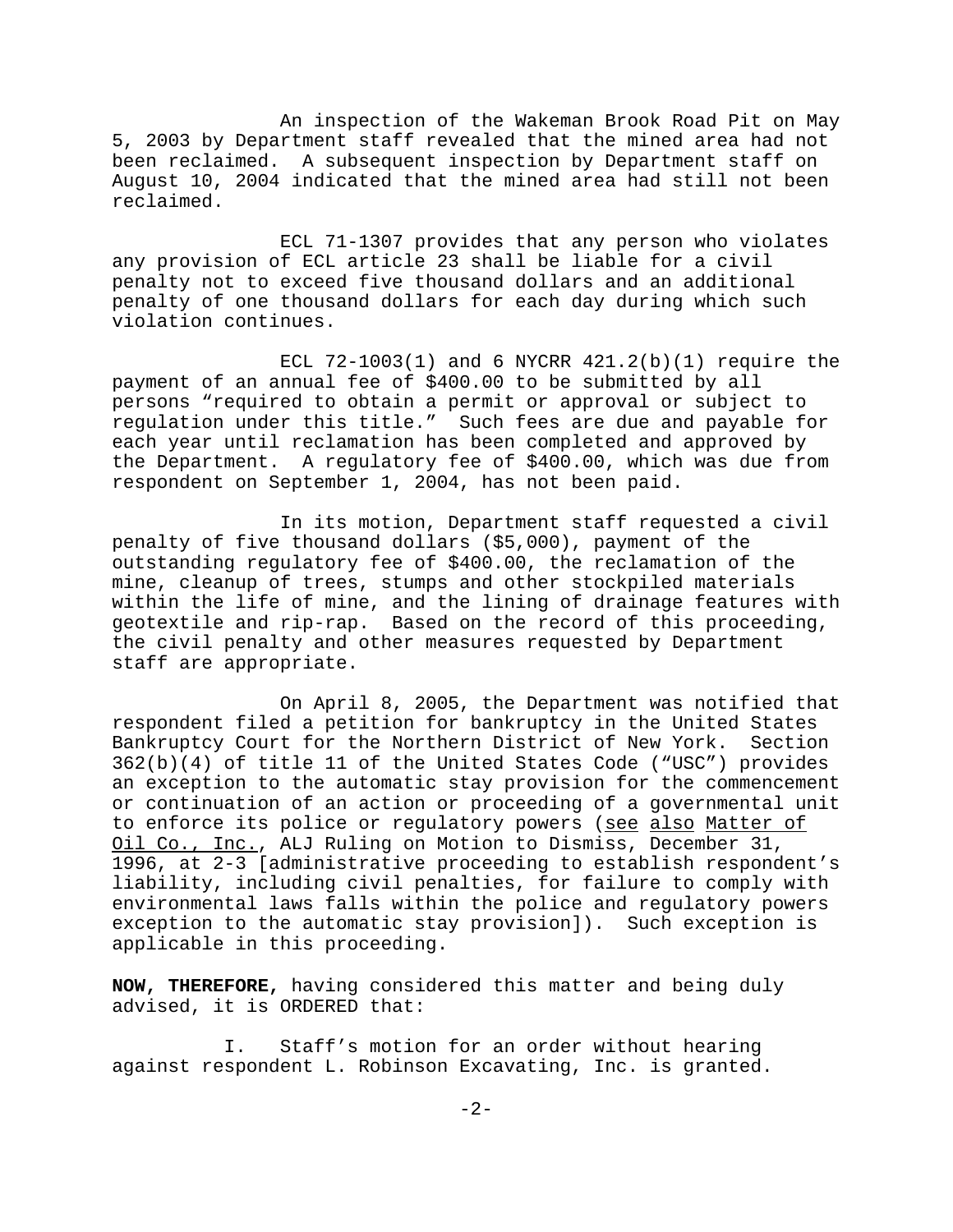Respondent is adjudged to have violated ECL 23-2713(2), ECL 72- 1003(1), 6 NYCRR 422.3(e), and 6 NYCRR 421.2(b)(1).

II. Respondent is assessed a civil penalty in the amount of five thousand dollars (\$5,000), which is due and payable within 30 days from the service of this order upon respondent. Payment shall be made in the form of a certified check, cashier's check or money order payable to the order of the New York State Department of Environmental Conservation and delivered to the Department at the following address: New York State Department of Environmental Conservation, Attn: Richard Ostrov, Esq., Assistant Regional Attorney, Region 4, 1150 North Westcott Road, Schenectady, New York 12306.

III. Respondent shall:

A. prior to November 30, 2005, reclaim the mine in accordance with the Department-approved Life of Mine Reclamation Plan;

B. within 15 days of the service of this order upon respondent, remove all trees, stumps, and other materials which have been stockpiled within the site;

C. within 15 days of the service of this order upon respondent, ensure that all drainage features which currently transport water from springs encountered in the mine floor to the Johnnie Brook (including ditches which are along and ditches which cross the haul road) be geotextile and rip-rap lined to prevent future erosion and to prevent the transport of sediment-laden water off-site; and

D. within 10 days of completion of final reclamation of the mine, respondent shall contact the Department to schedule an inspection of the reclamation work by Region 4 mined land reclamation staff.

IV. Within 30 days of the date of the service of this order upon respondent, respondent shall pay the regulatory fee of \$400.00 due and owing to the Department pursuant ECL 72-1003(1) and 6 NYCRR  $421.2(b)(1)$ . Such payment shall be made in the form of a certified check, cashier's check or money order payable to the order of the New York State Department of Environmental Conservation and delivered to the Department at the following address: New York State Department of Environmental Conservation, Attn: Richard Ostrov, Esq., Assistant Regional Attorney, Region 4, 1150 North Westcott Road, Schenectady, New York 12306.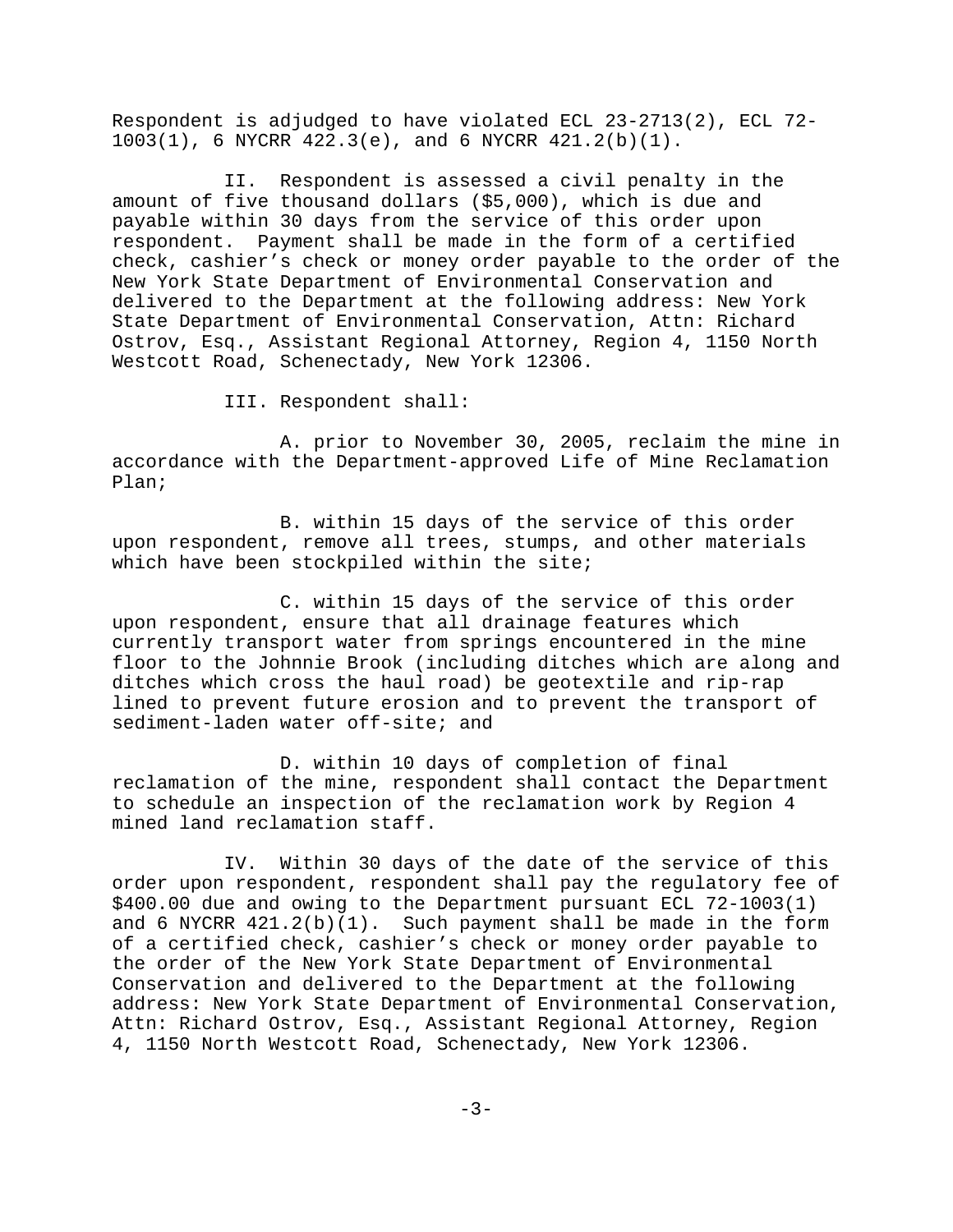V. All communications from respondent to Department staff concerning this order shall be made to Richard Ostrov, Esq., Assistant Regional Attorney, New York State Department of Environmental Conservation, Region 4, 1150 North Westcott Road, Schenectady, New York 12306.

 VI. The provisions, terms and conditions of this order shall bind respondent and its successors and assigns, in any and all capacities.

> For the New York State Department of Environmental Conservation

By: \_\_\_\_\_\_\_\_\_\_\_/s/\_\_\_\_\_\_\_\_\_\_\_\_\_\_\_ Denise M. Sheehan Acting Commissioner

Dated: Albany, New York May 31, 2005

To: Richard Ostrov, Esq. (By Regular Mail) Assistant Regional Attorney Region 4 New York State Department of Environmental Conservation 1150 North Westcott Road Schenectady, New York 12306 L. Robinson Excavating, Inc. (By Certified Mail) 265 Otego Street

Franklin, New York 13775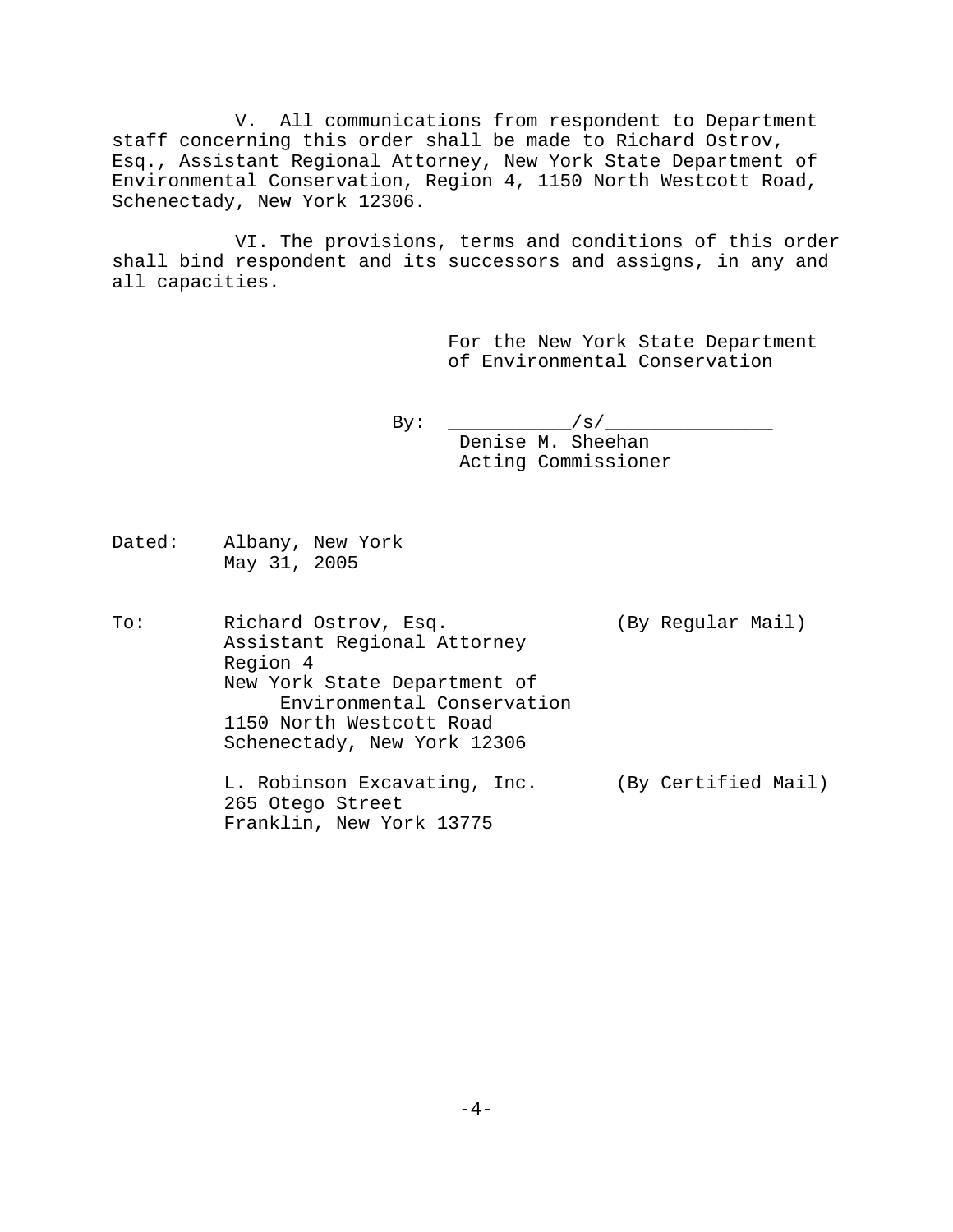In the Matter of Alleged Violations of the New York State Environmental Conservation Law (ECL) Articles 23 and 72

Ruling and Report on Department Staff's Motion for an Order Without Hearing

by

DEC Case No. R4-2004-0823-102

L. Robinson Excavating, Inc.,

## Respondent.

### **Proceedings**

Staff of the Department of Environmental Conservation (Department staff, Department) commenced the captioned enforcement action with service of a motion for order without hearing dated October 21, 2004 on L. Robinson Excavating, Inc. (respondent) on October 28, 2004. In support of the motion, Department staff included an affirmation by Richard Ostrov, Assistant Regional Attorney, DEC Region 4, dated October 21, 2004, and an affidavit by Christopher McKelvey, Mined Land Reclamation Specialist, DEC Region 4 sworn to October 21, 2004, with attached exhibits. The motion alleges that respondent violated ECL 23-2713(2), Title 6 of New York Codes of Rules and Regulations (6 NYCRR)  $422.3(e)$  and ECL  $72-1003(1)$  by failing to reclaim its mine within two years of the expiration of its permit and by failing to pay regulatory fees.

The respondent has not appeared in the action. The time to serve a response to the motion expired on November 17, 2004. The motion was filed with the Office of Hearings and Mediation Services and assigned to Administrative Law Judge (ALJ) Molly T. McBride.

The Department was notified on April 8, 2005 that the respondent has filed a petition for bankruptcy with the U.S. Bankruptcy Court. Pursuant to 11 U.S. Code section 362(b)(4), this matter is not stayed. Pursuant to *Matter of Oil Co., Inc.,et al* NYSDEC Case No. R1-5340-93-05, December 31, 1996, 1996 WL 33141596, in addition to the administrative action continuing, the Department may pursue a monetary judgment against the respondent as well.

# **Discussion**

To commence an administrative enforcement action, Department staff may move for an order without hearing in lieu of a notice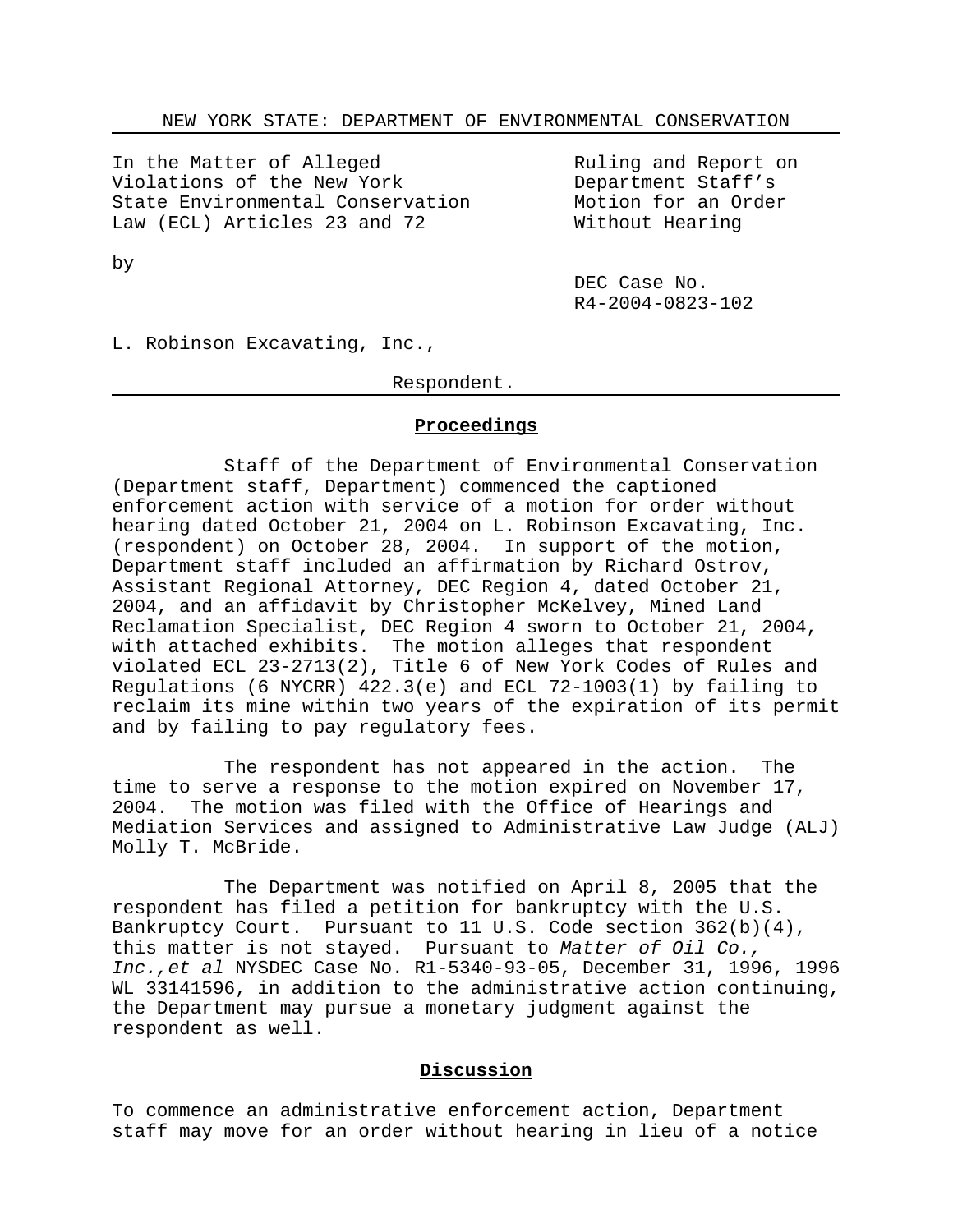of hearing and complaint pursuant to 6 NYCRR 622.12. That provision is governed by the same principles that govern summary judgment pursuant to CPLR 3212. Section 622.12(d) provides that a contested motion for an order without hearing will be granted if, upon all the papers and proof submitted, the cause of action or defense is established sufficiently to warrant granting summary judgment under the CPLR in favor of any party. The Commissioner has provided extensive direction concerning the showing the parties must make in their respective motions and replies, and how the parties' filings will be evaluated (*see Matter of Richard Locaparra, d/b/a L&L Scrap Metals*, DEC Case No. 3-20000407-39, Final Decision and Order of the Commissioner, June 16, 2003).

## **Staff's Position**

 A New York State Mining Permit (permit) was issued to the respondent on April 23, 1996 with an expiration date of April 23, 2001. The permit authorized the respondent to mine sand and gravel from the Wakeman Brook Road Pit in the town of Walton, New York. Section  $422.3(e)(1)$  & (2) of 6 NYCRR and ECL  $23-2713(2)$ require all land affected by mining to be reclaimed within a two year period after mining ceases unless the Department shall approve a longer period of time. The Department has not approved a longer period of time to reclaim the land. Joe Barbieto, formerly a Department mined land reclamation specialist, inspected the mine on May 5, 2003. Mr. McKelvey's affidavit alleges that Mr. Barbieto observed that the mine area had not been reclaimed as required in the Department approved Written Portion of the Life of Mine Mining Plan (Plan). Mr. Barbieto sent a letter to the respondent on May 6, 2003 stating that it must remedy off-site drainage by June 15, 2003 and it must reclaim the mine by September 30, 2003. A copy of the letter was an exhibit to the affidavit of Christopher McKelvey. Mr. McKelvey inspected the mine on August 10, 2004 and it had not been reclaimed. He also states that there were erosion features indicating that storm water had likely drained to a nearby creek. A photograph of the erosion problems alleged by the Department was attached to the McKelvey affidavit.

The Department also alleges that the respondent owes regulatory fees related to the mining operation. Section  $421.2(b)(1)$  of 6 NYCRR and ECL 72-1003(1) require the payment of an annual fee of \$400.00 to be submitted by all persons "required to obtain a permit or approval or subject to regulation under this title." Such fees are due and payable for each year until reclamation has been completed and approved by the Department. Pursuant to 6 NYCRR  $421.2(b)(1)$ , the respondent was assessed an annual regulatory fee of \$400.00. The respondent did not pay that fee for the years 1997 through July 19, 2004. The Department obtained a judgment against the respondent for the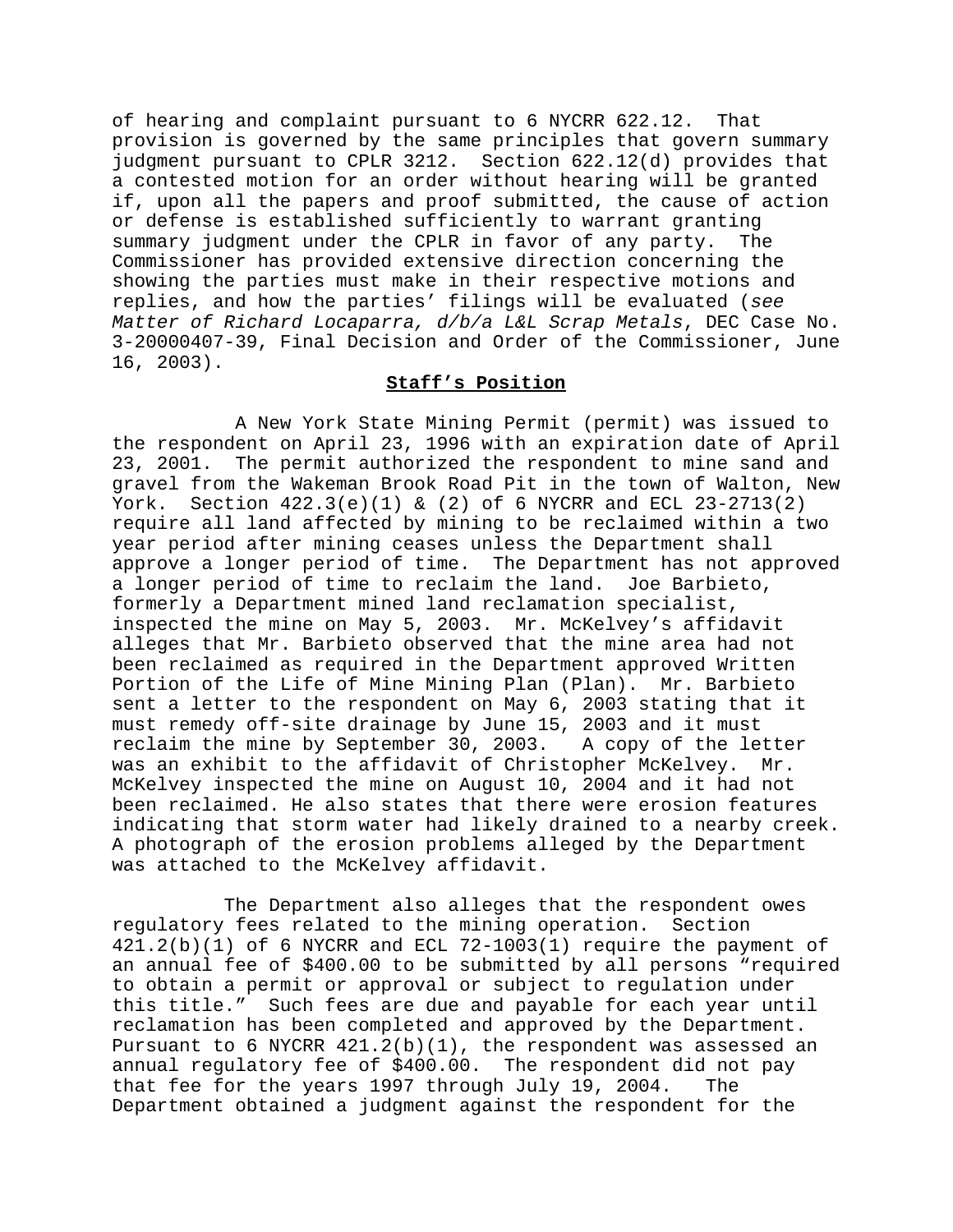past due fees. There was an additional regulatory fee due on September 1, 2004 which has not been paid and is now past due. Regulatory fees will continue to be assessed until the mine is reclaimed. The Department is asking that the order direct the respondent to pay the past due \$400 fee.

The Department is asking that the mine be reclaimed as set out in the Plan. In addition to following the reclamation Plan and allowing Department staff to inspect the reclamation work upon completion, the Department is asking that the respondent take the following action within 15 days of the order: "ensure that all drainage features which currently transport water from springs encountered in the mine floor to the Johnnie Brook (including ditches along and that cross the haulroad) shall be geotextile and rip-rap lined to prevent future erosion and transport of sediment laden water off-site." Finally, the Department is asking that the Commissioner order the respondent to "remove all trees, stumps, and other materials which have been stockpiled within the life of mine."

Finally, the Department is asking for a civil penalty of \$5,000. Department Staff addressed the Department's Civil Penalty Policy sufficiently along with the State's Mined Land Reclamation Law to justify the penalty requested.

## **Respondent's position**

The respondent failed to respond to the motion and the time to do so expired on November 17, 2004.

#### **Findings of Fact**

1. The respondent is located at 265 Otego Street, Franklin, New York.

2. The Department issued a New York State Mining Permit to the respondent on April 23, 1996 and the permit expired on April 23, 2001. The permit was not extended by the Department. The permit authorized the respondent to mine sand and gravel from the Wakeman Brook Road Pit in the Town of Walton, New York.

3. The permit required the respondent to reclaim the mine within two years after mining terminated. A Department staff inspection of the Wakeman Brook Road Pit on May 5, 2003 revealed that the mine had not been reclaimed.

4. The Department put respondent on notice to reclaim the mine by September 30, 2003. The mine was not reclaimed by September 30, 2003.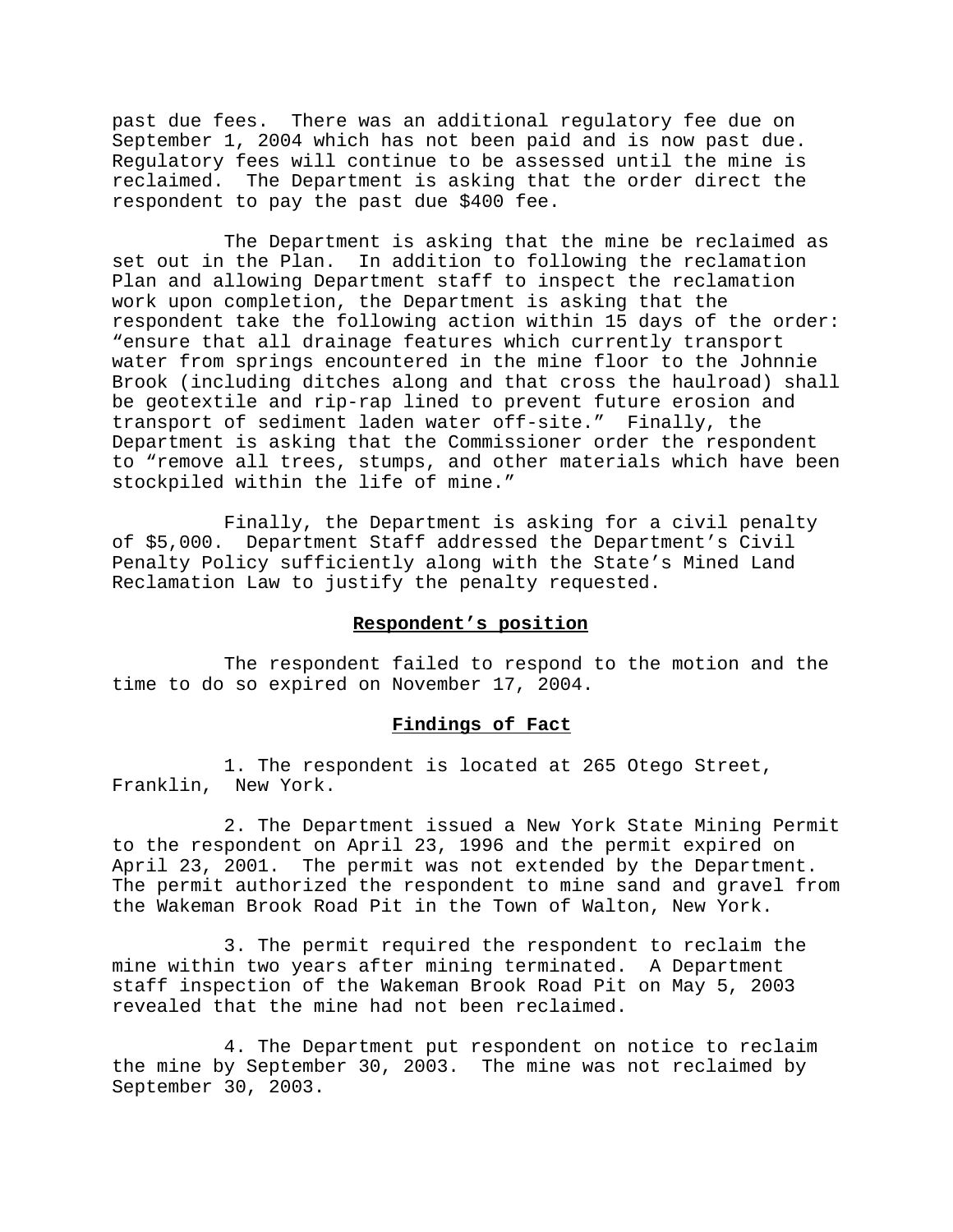5. The mine has not been reclaimed as of August 10, 2004.

6. The respondent was required to pay an annual fee of \$400.00 on or about September 1, 2004. The fee has not been paid by respondent and is due and owing.

#### **Conclusions of Law**

1. ECL 23-2713(2) requires that mine reclamation be completed within two years. The respondent has not complied with ECL 23-2713(2) and the Department approved Written Portion of the Life of Mine Mining Plan which also required the mine to be reclaimed within two years of the end of mining. The respondent's actions in failing to reclaim the mine are a violation of ECL 23-2713(2) and 6 NYCRR 422.3(e).

2. The respondent has failed to pay an annual fee of \$400.00 that was due on September 1, 2004. This constitutes a violation of ECL 72-1003(1).

#### **Ruling**

I grant Department Staff's motion for order without hearing. There are no material issues of fact remaining. Pursuant to 6 NYCRR 622.12(d), I submit this ruling as my report to the Commissioner consistent with the requirements outlined in 6 NYCRR 622.18.

#### **Recommendation**

The Commissioner should conclude there are no material issues of law or fact related to respondent L. Robinson Excavating, Inc. and grant Department Staff's motion, including the request for penalties.

> /s/ Molly T. McBride Administrative Law Judge

Dated: April 12, 2005 Albany, New York